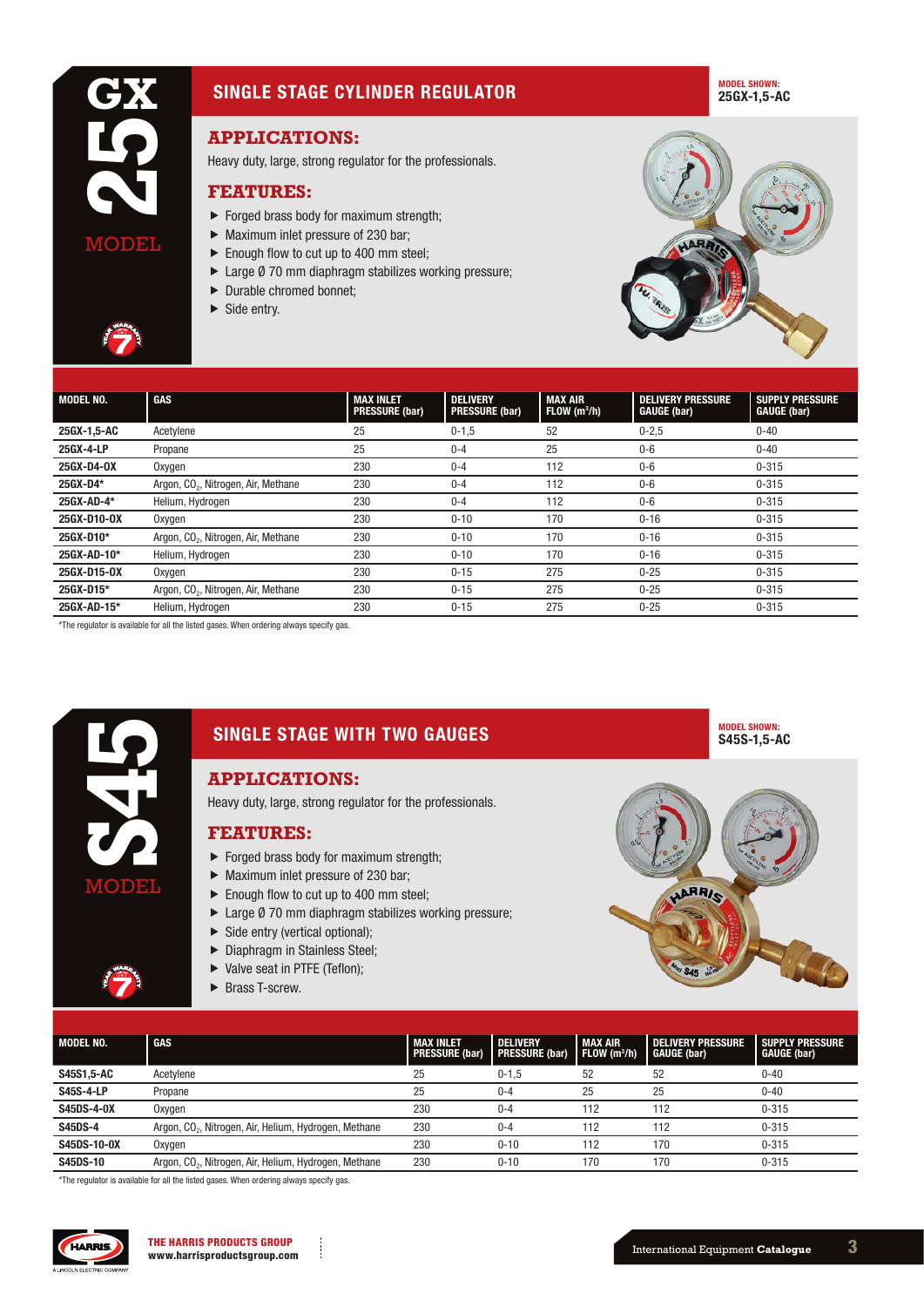

| <b>MODEL NO.</b> | <b>GAS</b> | <b>MAX INLET</b><br><b>PRESSURE (bar)</b> | <b>FLOW</b><br>(Lpm) | <b>SUPPLY PRESSURE</b><br><b>GAUGE (bar)</b> | <b>FLOWGAUGE</b><br>(Lpm) |
|------------------|------------|-------------------------------------------|----------------------|----------------------------------------------|---------------------------|
| 351-30L-AR       | Araon      | 230                                       | 0-30                 | 0-315                                        | $0 - 30$                  |
| 351-30L-CD       | CO         | 230                                       | 0-30                 | $0 - 315$                                    | $0 - 30$                  |



# FLOWMETER REGULATOR

**APPLICATIONS:**

Ideal for all welding applications.

## **FEATURES:**

- $\blacktriangleright$  Forged brass body for maximum strength;
- $\blacktriangleright$  Maximum inlet pressure 230 bar;
- $\blacktriangleright$  "B" version fitted with black bonnet and black gauge case.



MODEL SHOWN: 801DB-30-F

| MODEL NO.        | GAS                     | <b>MAX INLET</b><br><b>PRESSURE (bar)</b> | <b>FLOW</b><br>(Lpm) | <b>SUPPLY PRESSURE</b><br><b>GAUGE (bar)</b> | <b>FLOWGAUGE</b><br>(Lpm) |
|------------------|-------------------------|-------------------------------------------|----------------------|----------------------------------------------|---------------------------|
| 801D-15-F-AR/CD  | Argon / CO <sub>2</sub> | 230                                       | $0 - 15$             | $0 - 315$                                    | $0 - 15$                  |
| 801DB-15-F-AR/CD |                         |                                           |                      |                                              |                           |
| 801D-30-F-AR/CD  | Argon / $CO2$           | 230                                       | $0 - 30$             | $0 - 315$                                    | $0 - 30$                  |
| 801DB-30-F-AR/CD |                         |                                           |                      |                                              |                           |
| 801D-20-F-FG     | Formiergas              | 230                                       | $0 - 20$             | $0 - 315$                                    | $0 - 20$                  |
| 801DB-20-F-FG    |                         |                                           |                      |                                              |                           |
| 801D-50-F-FG     |                         | 230                                       | $0 - 50$             | $0 - 315$                                    | $0 - 50$                  |
| 801DB-50-F-FG    | Formiergas              |                                           |                      |                                              |                           |